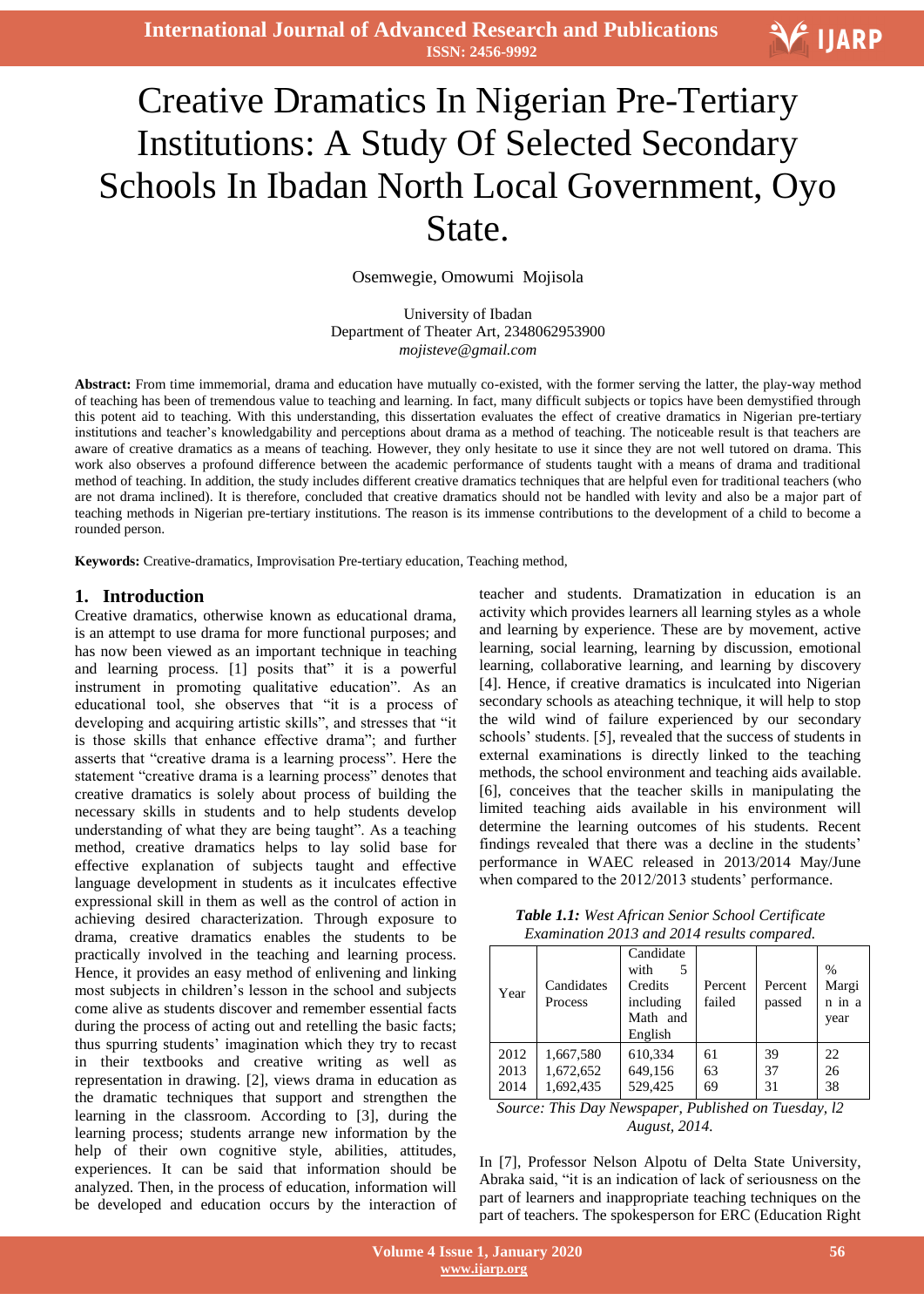

Ξ

Campaign), Hassan Soweto, also complained of the extinction of reading culture, low commitment of teachers and teachers' teaching methodology. Since most of the subjects taught in secondary schools in Nigeria are British curricular-oriented, it becomes imperative for teachers to involve the students in the teaching process through dramatization of foreign culture oriented or originated topics. When students are involved in teaching and learning process in the class it helps in better understanding of the subjects being taught. This can be buttressed by the statement below:

*"Tell me, and I will forget. Show me, and I may not remember. Involve me, and I will understand".*

## An Ancient Chinese Proverb

[8], who wrote the article, "Drama is imagining to Learn: inquiry Ethics, and Integration through Drama", writes, "Through drama, students became a part of the learning process rather than mere observers in inactive receptacles of the rich experience of learning. In this way, their learning was deeper, more sustained, and infinitely more complex". Jeffery's statement above reveals the inestimable value of inculcating drama to teaching in the school. This study will demonstrate the validity of using creative dramatics to teach students in Pre-tertiary institutions.

## **1.2. Statement of Problem**

The level of students understanding of the subjects taught and students' class performance depend largely on the teacher's methodological approach which the teacher adopts in the execution of his lessons. In many respects, this approach is flawed since students are not afforded the opportunity to be involved in the teaching and learning process in the classroom. It is with this background in mind that this study intends to highlight the appraisable contributions that creative dramatics can make in helping the students to understand their class lessons and the impact creative dramatics can create on the students' general academic performance.

#### **1.3. Objectives of the Study**

The objectives of the study are as follow:

- i. To determine the knowledge of teachers about creative dramatics approach in teaching and learning process
- ii. To investigate the impact creative dramatics has in the teaching and learning process in the classroom.
- iii. To determine the reliability of using creative dramatics in teaching the pre tertiary curriculum.

# **1.4 Methodology**

The study will utilize two approaches in order to arrive at the best result. The two approaches are the quasi-experimental method and descriptive survey methodThe research will be performed at randomly selected secondary schools in Ibadan North Local Government of Oyo State. In the quasiexperimental method, two groups with the same conditions will be randomly selected as the experimental and control groups within the senior secondary school class 3 in English Language Achievement Test (ELAT). The descriptive survey method will be a set of questionnaires that will be distributed among teachers of the selected schools

## **1.5. Research Questions**

The following research questions were set to guide the study:

- i. Is there any correlation between teachers' knowledge and utilization of creative dramatics in teaching and learning process in the classroom?
- ii. What is the teaching technique perceived as the best by students in their learning process in the class?
- iii. Does the pre-tertiary school curriculum infuse the possibility of using creative dramatics as a teaching technique in the pre-tertiary level of education?
- iv. Can the utilization of creative dramatics as a teaching technique improve the academic performance of pre-tertiary students?

# **1.6. Hypotheses**

 $HO_1$ : There is no significant difference between teachers knowledge of creative dramatics and the utilization as a teaching technique.

HO2: There is no significant difference between other teaching methodologies and creative dramatics.

 $H0<sub>3</sub>$ : There is no significant difference between creative dramatics approach and pre-tertiary academic performance.

# **2. Research Design**

The study employed a mixed method in regard to collection, analysis and discussion of the data of the study. In the mixed method, qualitative and quantitative methods were used simultaneously to analyze the research problems in detail [9]; [10]. The most important feature of the method allows the results of the study to be shown in qualitative data. It also provides opportunity of explaining why these results were obtained with qualitative data [11]. The mixed method has three designs of triangulation, explanatory and exploratory [12]. In this study, that of explanatory is employed. The explanatory design involved two steps. At the first step, quantitative data were gathered. Then, the qualitative data were analyzed to further analyze and explain the quantitative data. This design allows for explaining the qualitative data through the findings obtained by the quantitative data [13]. Considering the quantitative aspect of the study, students of the same class, school and with the same conditions of learning were evaluated through a pre and post-test designs for the purpose of analysis. Most importantly, the students' knowledge, skill and assimilating attitudewere analyzed through (ELAT) English Language Achievement Test at the end of the study [14]. Concerning the qualitative section, the teachers were given questionnaire on teacher's perception on the use of creative dramatics to achieve academic excellence in pre-tertiary institutions in Ibadan North Local Government, Oyo State . The participants used for the questionnaires were selected through "Criterion Sampling Method" [15]. Therefore, twenty (20) students were selected from the same school and class and one hundred (100) teachers were selected from the selected secondary schools in Ibadan North Local Government of Oyo State on two data collection tools namely" English Language Achievement Test (ELAT) and The effect of Creative Dramatics in Pretertiary Education Questionnaire (ECDPEQ). Thus, a total of 120 participants were used for the study (20 students and 100 teachers).

#### **2.2. Population**

Ibadan North Local Government Area is located approximately on longitude 8°5 East of the Greenwich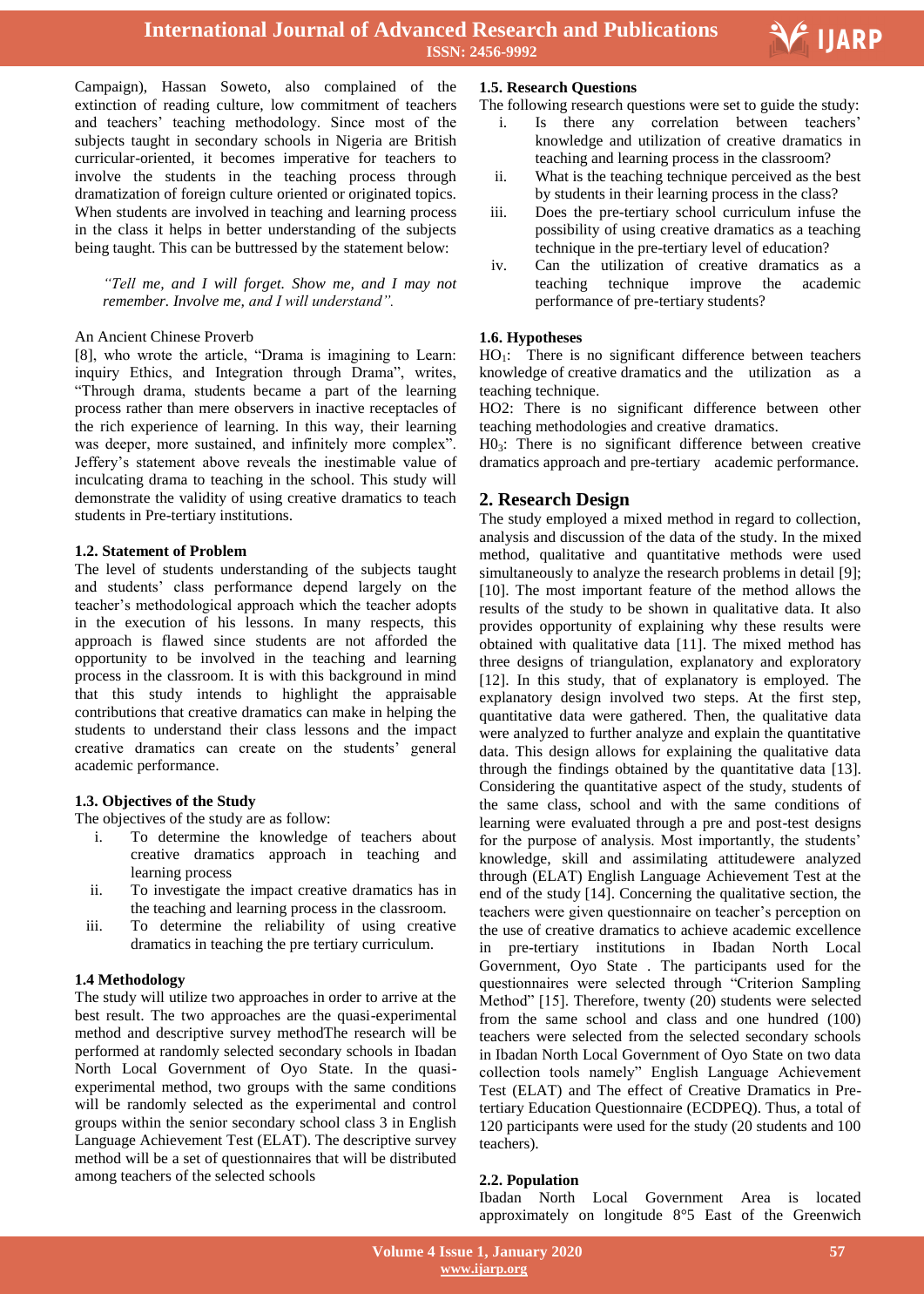

meridian and latitude 7°23North of Equators. According to [16] (provisional result), it was a population of 306, 763 inhabitants. The male population is given as 153, 039 and female population as 153,756 (Source ERN (National Bureau of Statistics). Ibadan North Local Government Area comprises 12 Wards. This local government consists of multi ethnic nationalities predominantly the Yoruba, Igbo, Edo, Urhobo, Itsekiri, Ijaw, Hausa and foreigners from other parts of the world. The local government also houses several educational institutions such as the premier university (University of Ibadan) University College Hospital (College of Medicine) The Polytechnic Ibadan and over 100 public secondary schools. These advantages put Ibadan North Local Government as the centre for this study among the 33 existing local governments in Oyo State.

## **2.3. Sample and Sampling Procedure**

Out of the secondary schools in Ibadan North, only five(5) schools were randomly selected, twenty (20) teachers from each school. The questionnaires were administered in three (3) public schools and two(2) private schools. The following are the schools that were selected for the research:

- 1. Immanuel College High School I, U.I, Ibadan.
- 2. Immanuel College High School II, U.I, Ibadan.
- 3. Anglican Grammar School, Oritamefa, Ibadan.
- 4. Oritamefa Baptist Model School, Ibadan.
- 5. Temitope College, Agbowo, Ibadan.

## **2.4. Instrumentation**

The instruments utilized for the study were a questionnaire and a simple designed English Language Achievement Test (ELAT). The questionnaire tagged. "The Effect of Creative Dramatics in Pre-tertiary Education" (ECDPEQ). The ECDPEQ contained sections A, B and C. Section A deals with the biographical data of the teachers (Name of school, Sex, Educational qualification, Teaching experience, religion and marital status. Section B deals with teachers' perception and knowledgability on the utilization of creative dramatics in teaching and learning process in the classroom. The likert type scale 5 was used for the research. The digit 5 stands for strongly Agree (SA), Agree (A), Undecided (UN), Disagree (D) and Strongly Disagree (SD). The likert contained 10 items given to the teachers. Section C deals with the prospects of including creative dramatics in the pre-tertiary institution and its effect on academic performance of students. The likert Yes and No were used. It also contained 10 items given to the teachers. The students' questions called English Language Achievement Test was used to assess the performance of both students taught with traditional method and creative dramatics method of teaching.. The ELAT contained 20 questions with total score calculated in percentage. The test was supervised and evaluated under public schoolteachers' opinions of the schools where the teaching and exams were conducted. The students were given 40 minutes to answer all the questions.

### **2.5. Administration of Instruments and Collection Procedure**

Twenty (20) students were randomly selected from senior secondary class 3 from one of the five (5) selected secondary schools. The students were divided into two groups A and B (Ten students in a group). Group A was taught in a traditional method of teaching while group B was taught with the use of creative dramatics techniques. Here, three  major techniques were employed besides warm up activities. They are as follow:

- a. Round Robin improvisation: A student said a sentence, the second person repeated it and added another sentence to it, and so on to the last person and a loose story was created.
- b. Mime through a bowl game: Ten new words from the passage read were written on a sheet of paper and each word was torn off, folded and placed in a bowl. Students were divided into two teams. Each member picked a paper and acted out the word that was written there while his/her team was trying to guess what they had. They got some correctly.
- c. Dramatization: A girl and a boy read a comprehension passage aloud while others listened. Then, they were given five minutes to organize themselves and act out the passage. In all, the researcher spent four weeks to carry out these activities and at the end of it, evaluation was effected. Also, the researcher went round the selected schools to administer the questionnaires. Teachers from different disciplines were used to fill the questionnaires. The researcher took time to explain the meaning of creative dramatics to the respondents before filling the questionnaires. One hundred copies were distributes but ninety eight copies were collected. Preconclusion was taken such that the respondents attended to the questionnaires properly without any basis on the whole. The respondents were assured that information supplied were confidential and to be used for purely academic purposes.

## **2.6. Procedure for Data Analysis**

The analysis of data collected was based on the items on the questionnaires and the English Language Achievement Tests used for the study. These items were treated separately and the total outcome from the questionnaire and BLAT were analyzed using relevant statistical methods. The English Language Achievement Test which was set in West Africa Senior School Certificate (WASSCE) format were marked to determine the number of items chosen right and wrong. Each group was ranked according to their total scores and average scores of the controlled and experimental groups were compared.

## **3.1 DATA ANALYSIS AND DISCUSSION**

Both Qualitative and Quantitative design analysis were combined to vividly present and interpret the collated data. Under the Qualitative design category, the research question based design analysis was used. Since the qualitative design category employs the descriptive method of data analysis, emphasis was laid on the use of contingency tables and cross tabulation to carry out frequency counts and percentages in the categorization of responses. This method was used to analyze and provide answers to the research questions. For the purpose of drawing up conclusion and making recommendation, the hypotheses were analyzed with the statistical tools of student's t-test

#### **3.2 Research Questions**

#### **Research Question 1**

Is there any correlation between teacher's knowledge and utilization of creative dramatics in teaching and learning process in the classroom?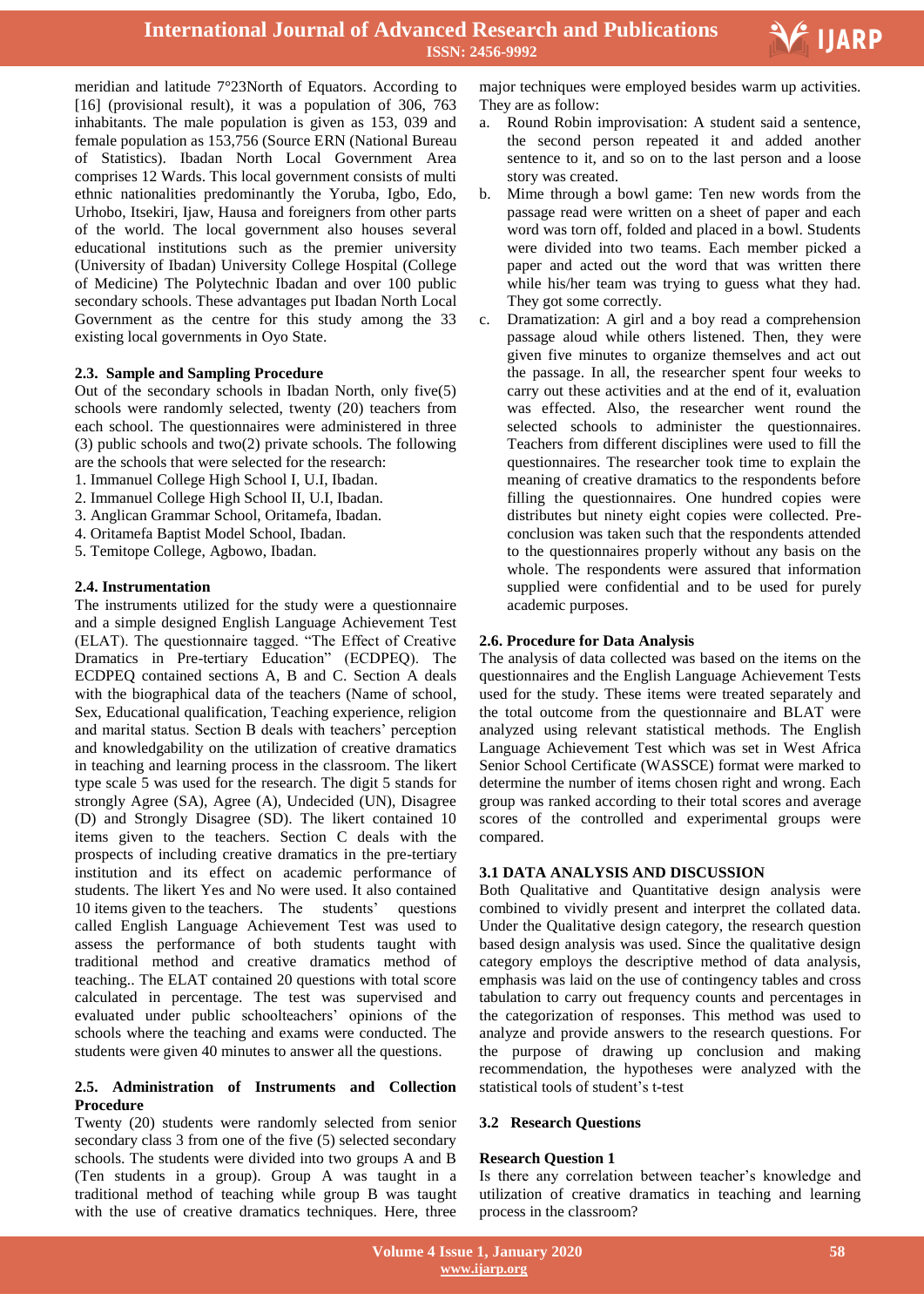

| <b>Table 3.2.1:</b> Showing the correlation between teacher's |
|---------------------------------------------------------------|
| knowledge and utilization of creative dramatics in teaching   |
| and learning process in the classroom.                        |

|                                                                                                                                     | N          | $\overline{X}$     | <b>SD</b>          | Correlation<br>(R) | Sig. |
|-------------------------------------------------------------------------------------------------------------------------------------|------------|--------------------|--------------------|--------------------|------|
| <b>Teachers</b><br>Perception<br>and<br>Knowledge<br>Prospects of<br>Inclusion of<br>Creative<br>drama<br>in<br>learning<br>process | 100<br>100 | 38.2300<br>16.0400 | 4.00216<br>2.01970 | .385**             | .000 |

\*\*. Correlation in significant at the 0.01 level (2-tailed).

The correlation of analysis on the teacher's knowledge and utilization of creative dramatics in teaching and learning process in the classroom shows weakly positive correlation between the variables ( $R=0.385$ ). The P-value = 0.000 is less than 0.05 alpha level, this shows a significant difference between the teacher's knowledge and utilization of creative dramatics in teaching and learning process in the classroom. This result shows that there is a weak correlation between the teacher's knowledge and utilization of creative dramatics in teaching and learning process in the classroom and it also has a significant difference.

## **Research Question 2**

What is the teaching technique perceived as the best by students in their learning process in the class?

*Table 3..2.2: Study on the teaching technique perceived as the best by students*

|                                                   |                      | Frequency                | Percentage |
|---------------------------------------------------|----------------------|--------------------------|------------|
|                                                   |                      |                          | (% )       |
|                                                   | Strongly<br>Disagree |                          |            |
| Creative dramatics                                | Disagree             | 12                       | 12.0       |
| is the best teaching                              | Undecided            | 13                       | 13.0       |
| in the classroom                                  | Agree                | 58                       | 58.0       |
|                                                   | Strongly<br>Agree    | 17                       | 17.0       |
|                                                   | <b>TOTAL</b>         | 100                      | 100.0      |
|                                                   | Strongly<br>Disagree | 1                        | 1.0        |
| Creative dramatic                                 | Disagree             | $\overline{c}$           | 2.0        |
| techniques increase<br>the desire to learn in     | Undecided            | $\overline{\mathcal{L}}$ | 4.0        |
| the students                                      | Agree                | 70                       | 70.0       |
|                                                   | Strongly<br>Agree    | 23                       | 23.0       |
|                                                   | <b>TOTAL</b>         | 100                      | 100.0      |
|                                                   | Strongly<br>Disagree |                          |            |
| <b>Students</b><br>enjoy<br>creative<br>dramatics | Disagree             | $\overline{c}$           | 2.0        |
| classroom<br>in                                   | Undecided            | $\overline{7}$           | 7.0        |
| learning                                          | Agree                | 64                       | 64.0       |
|                                                   | Strongly<br>Agree    | 27                       | 27.0       |
|                                                   | <b>TOTAL</b>         | 100                      | 100.0      |

In determining the teaching technique perceived as the best by students in their leaning process. Descriptive analysis was carried out, the result reveals that, majority of the respondents (58.0%) agreed that creative dramatics is the best technique, (17.0%) strongly agreed, (13.0%) undecided and only (12.0%) disagree that creative dramatics is not the best technique. Also, majority of the respondents (70.0%)

 agreed that creative dramatics techniques increase the desire to learn in the students, (23.0%) strongly agreed on the opinion while undecided constitute 4.0% and minority strongly disagreed (3.0%) that creative dramatic technique does not increase the desire to learn in the students. Furthermore, 64.0% agreed that students enjoy creative dramatics in classroom learning, 27.0% also strongly agreed while undecided constitutes 7.0% and minority of 2.0% disagreed.Therefore, it can be presumed that majority of the respondents believed that creative dramatics technique is the best by students in learning process in the class.

# **Research Question 3**

Does the pre-tertiary school curriculum infuse the possibility of using creative dramatics as teaching technique in the pretertiary level of education?

| <b>Twore only a</b> Resource on the pre-territory sensor can require                  |                | Frequency | Percentage<br>(% ) |
|---------------------------------------------------------------------------------------|----------------|-----------|--------------------|
| Lack of knowledge of                                                                  | Yes            | 76        | 76.0               |
| in pre-tertiary<br>drama<br>institution discourages the<br>use of creative dramatics  | N <sub>0</sub> | 24        | 24.0               |
|                                                                                       | <b>TOTAL</b>   | 100       | 100.0              |
| The curriculum encourages                                                             | Yes            | 57        | 57.0               |
| of<br>creative<br>the<br>use<br>dramatics in the teaching of<br>pre-tertiary students | N <sub>0</sub> | 43        | 43.0               |
|                                                                                       | <b>TOTAL</b>   | 100       | 100.0              |
| School facilities available in                                                        | Yes            | 54        | 54.0               |
| our pre-tertiary institutions<br>encourage the use<br>of<br>creative dramatics        | N <sub>0</sub> | 46        | 46.0               |
|                                                                                       | <b>TOTAL</b>   | 100       | 100.0              |

*Table 3..2.3: Result on the pre-tertiary school curriculum*

It can be deduced from Table 3.2.3.above that majority of the respondents 76.0% believe that lack of knowledge of drama in pre-tertiary institution discourages the use of creative dramatics while 24.0% did not believe on the opinion. Also, 57.0% agreed by claiming yes that the curriculum encourages the use of creative dramatics in the teaching of pre-tertiary students while 43.0% disagreed on this by claiming no to the opinion. Furthermore, the result also shows that 54.0% believed that school facilities available in pre-tertiary institutions encourage the use of creative dramatics while 46.0% did not support the opinion. This result reveals that pre-tertiary curriculum does not infuse the possibility of using creative dramatics as teaching technique in the pre-tertiary level of education since majority of the respondents claimed that lack of knowledge of drama in pre tertiary institution discourages the use of creative dramatics.

## **Research Question 4**

Can the utilization of creative dramatics as a teaching technique improve the academic performance of pre-tertiary students?

| <b>Table 3.2.4:</b> Result on creative dramatics as a teaching |
|----------------------------------------------------------------|
| technique improvement on academic performance                  |

|                       |                       | Frequency | Percentage (%) |  |  |  |  |
|-----------------------|-----------------------|-----------|----------------|--|--|--|--|
| Creative<br>dramatics | Strongly<br>Disagree  |           | 1.0            |  |  |  |  |
| techniques            | Disagree              |           | 2.0            |  |  |  |  |
| increase<br>the       | Undecided             |           | 4.0            |  |  |  |  |
| desire to learn       | Agree                 | 70        | 70.0           |  |  |  |  |
| in the students.      | <b>Strongly Agree</b> | 23        | 23.0           |  |  |  |  |
|                       |                       |           |                |  |  |  |  |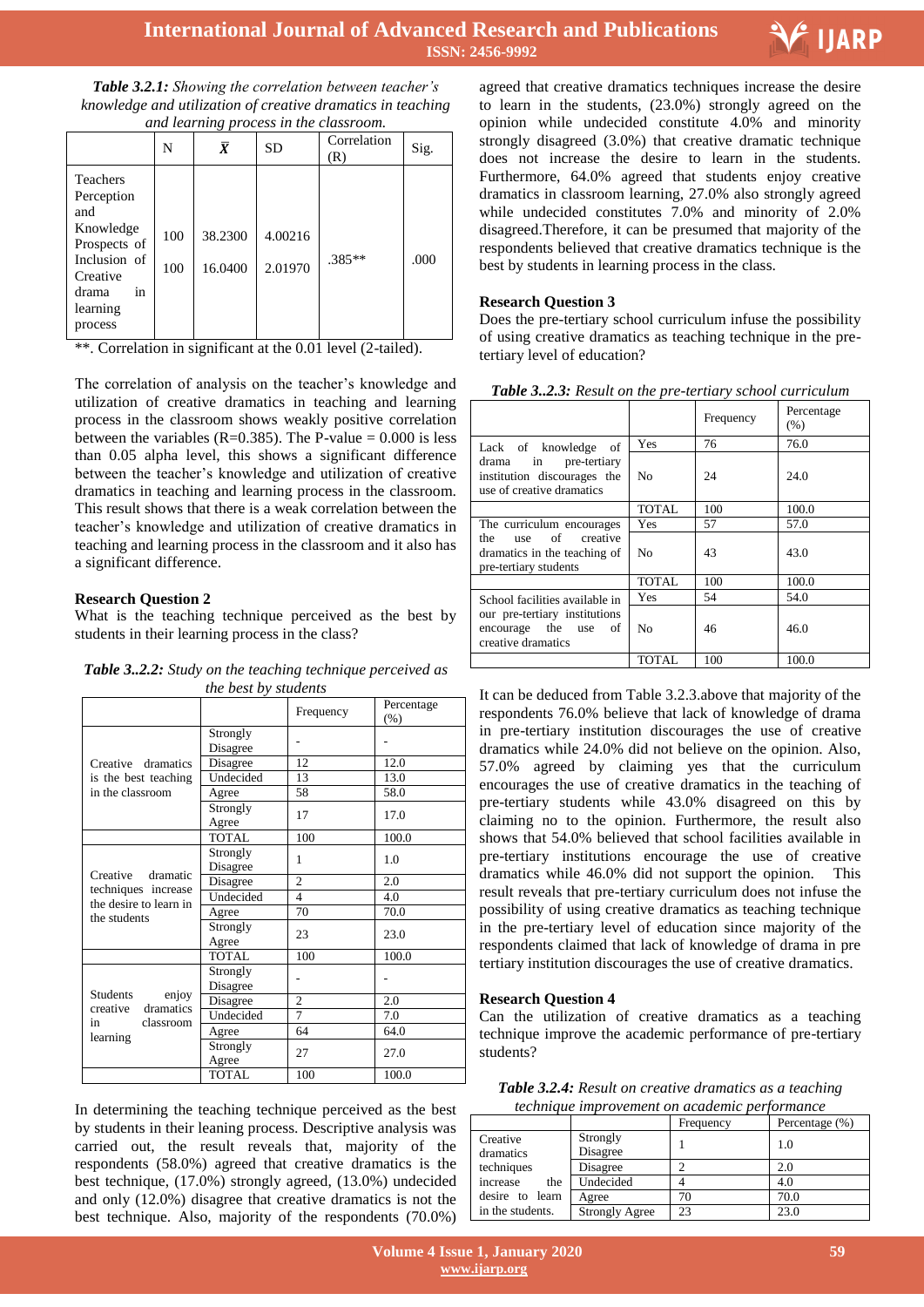

Ξ

|                                                     | <b>TOTAL</b>          | 100 | 100.0 |
|-----------------------------------------------------|-----------------------|-----|-------|
| Creative                                            | Strongly<br>Disagree  |     |       |
| dramatics                                           | Disagree              |     | 4.0   |
| improve<br>the<br>teaching<br>skills<br>of teachers | Undecided             |     | 11.0  |
|                                                     | Agree                 | 55  | 55.0  |
|                                                     | <b>Strongly Agree</b> | 30  | 30.0  |
|                                                     | <b>TOTAL</b>          | 100 | 100.0 |

The table above shows the opinion of respondents on the utilization of creative dramatics as teaching techniques in improvement of the academic performance of pre-tertiary students. More than average of the respondents (70.0%) agreed that creative dramatics techniques increase the desire to learn in the students, 23.0% strongly agreed while undecided constitutes 4.0% and minority 3.0% disagreed. More so, 55.0% agreed that creative dramatics improve the teaching skills of teachers, 30.0% strongly agreed while undecided constitutes 11.0% and 4.0% disagreed that creative dramatics does not improve the teaching skills of teachers. It can be concluded from the result that utilization of creative dramatics as a teaching technique improved the academic performance of pre-tertiary students since majority of the respondents claimed that creative dramatics techniques increase the desire to learn in the students. It also improves the teaching skills of the teachers.

## **3.3 Hypotheses Testing**

## **Hypothesis 1**

 $H<sub>0</sub>$ : There is no significant difference between teacher's knowledge of creative dramatics and the utilization as a teaching technique.

*Table 3.4.1: Summary table of T-test analysis between teacher's knowledge of creative dramatics and the utilization as a teaching technique.*

|                                                                      | N   | $\overline{\pmb{X}}$ | <b>SD</b> | Crit<br>T | т      | df | Sig. |
|----------------------------------------------------------------------|-----|----------------------|-----------|-----------|--------|----|------|
| Teachers'<br>Perception<br>and<br>Knowledge                          | 100 | 38.2300              | 4.00216   |           | 95.523 | 99 | .000 |
| Utilization of<br>Creative<br>drama as<br>a<br>teaching<br>technique | 100 | 16.0400              | 2.01970   | 1.96      | 79.418 | 99 | .000 |

It is shown in the table above that there is a significant difference in teachers knowledge of creative dramatics and the utilization as a teaching technique (t-cal.  $95.523>T_{tab}$ = and T-cal=79.418, was greater than T-critical  $= 1.960$ , P<0.05 level of significant). The result gives a strong evidence against the hypothesis, i.e. hypothesis is rejected. Therefore, there is a significant difference in teacher's knowledge of creative dramatics and the utilization as teaching techniques. Also from the mean difference, it can be deduced that teachers perception and knowledge of creative dramatics has a high mean value of 38.23 while utilization of creative drama as a teaching technique has mean value of 16.04, this implies that the teacher has the knowledge of creative drama but did not usually utilize the techniques in teaching.

Hypothesis 2

H There is no significant difference between other teaching methodologies and creative dramatics.

| <b>Table 3.4.2</b> : Summary table of T-test analysis between other |  |
|---------------------------------------------------------------------|--|
| teaching methodologies and creative dramatics method                |  |

|                                         | N  | $\overline{\bm{X}}$ | <b>SD</b> | Crit  | т      | df | Sig. |
|-----------------------------------------|----|---------------------|-----------|-------|--------|----|------|
| Creative<br>drama<br>method             | 10 | 72.4000             | 11.56816  |       | 19.791 | 9  | .000 |
| Traditional<br>of<br>method<br>teaching | 10 | 55.7000             | 11.42171  | 2.262 | 15.421 | 9  | .000 |

The t-test is carried out in order to ascertain the significant differences in the parameters, it shows that creative drama had  $T_{cal}$  19.79 1 >  $T_{tab}$  = 2.262; P=0.000<0.05 and traditional method of teaching had  $T_{cal}$  = 15.42 1 >  $T_{tab}$  2.262 P0.000<0.05. Since t-calculated is greater than t-tabulated at 5% level of significance, therefore, there is a strong evidence against H (i.e H was rejected). This implies that there is a significant difference between the creative drama method and traditional method of teaching. Furthermore, the result also reveals that creative drama method has a mean value of 72.40 while traditional method has 55.70 mean values, this shows that their mean value is different, creative drama method has higher mean value than traditional method of teaching. This result implies that the level of understanding of a student is high when creative drama method is being used as teaching techniques, it alsoimproves their academic performance than using other traditional methods of teaching.

#### Hypothesis 3

H<sub>0</sub>: There is no significant difference between creative dramatics approach and pre tertiary academic performance

*Table 3.4.3: Summary table on T-test between creative dramatics approach and pre-tertiary academic performance*

| Variables                               | N              | $\overline{\pmb{X}}$ | <b>SD</b> | Crit<br>т | т      | df | Sig. |
|-----------------------------------------|----------------|----------------------|-----------|-----------|--------|----|------|
| Creative<br>drama<br>method             | 10             | 72.4000              | 11.56816  | 2.262     | 19.791 | 9  | .000 |
| Pre-tertiary<br>academic<br>performance | 10<br>$\theta$ | 16.0400              | 2.01970   | 1.96      | 79.418 | 99 | .000 |

The above table on t-test shows that creative drama method had T<sub>cal</sub> = 19.791> T<sub>tab</sub> = 2.262; P=0.000<0.05 and pretertiary academic performance had  $T_{cal}$  79.418>  $T_{tab} = 1.96$ ;  $P=0.000<0.05$ . From this result, it can be deduced that tcalculated is greater than t-tabulated and P-value is less than 5% level of significance, this shows strong evidence against H The result implies that there is a significant difference between the creative drama method and pre-tertiary academic performance. The result also reveals the mean differences, creative drama has highest mean value of 72.40 while pre-tertiary academic performance has 16.04 mean values. This indicates that creative drama would have a significant contribution to the performance of students if adopted as teaching techniques in pre-tertiary schools.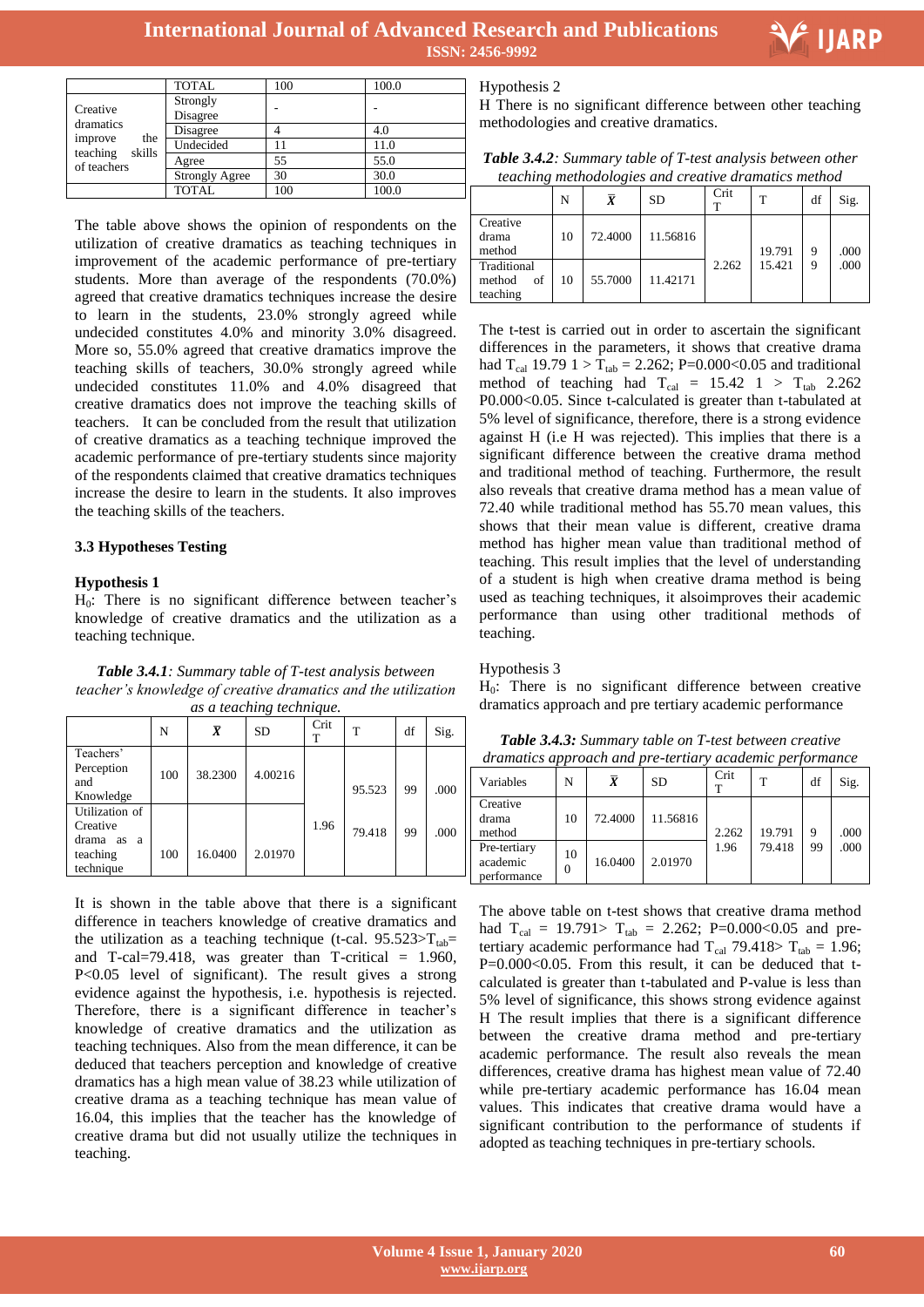## **4.1 Recommendations**

In view of the above findings, we wish to make the following recommendations:

- 1. Teachers who wish to utilize creative dramatics as a teaching technique should be able to differentiate between creative dramatics and other techniques.
- 2. Books and periodicals which deal with the use of creative dramatics as a teaching method should be made available for teachers of pre-tertiary institutions so as to inform them of the benefits of creative dramatics.
- 3. The Ministry of Education, colleges of education and universities particularly Theatre Arts Department should liaise with the government to organize seminars and conferences on the use of creative dramatics as a teaching technique in pretertiary institutions.
- 4. Necessary materials on creative dramatics should be made available to the public pre-tertiary schools and at lesser prices for private schools. This will encourage the use of creative dramatics among teachers of pre-tertiary institutions.
- 5. The ministry of education and other educational planners should make curriculum drama compulsory in pre-tertiary institutions,colleges of education and faculties of education.

## **4.2 Conclusion**

In this study, at the end of 4 weeks of English language lesson, there was a statistical significant difference between the academic achievement of students of the experimental group where the creative dramatics technique was utilized and the control group taught with the traditional teaching method in favour of creative dramatics technique class. This means creative dramatics technique enabled the students of experimental group to gain a significantly better acquisition of English Language knowledge than those taught with traditional techniques. In the light of this research and the related research studies [17], [18], [19], it can be said that creative dramatics technique enables students to learn lessons mindfully, enjoyably and entertainingly. We can also conclude as claimed by the respondents in this research and related literature [20], [18] that the non- inclusion of drama in the curriculum in pre-tertiary institutions and lack of knowledge of creative dramatics technique as a teaching method discourage the teachers' utilization in learning and teaching process in the class. We also affirm that creative dramatics as one of the teaching techniques can also be used to teach other subjects like biology, chemistry, government, economics, etc

# **References**

- [1] Abone, C. N. (1990). "Creative Dramatics: A Powerful Instrument for Promoting Qualitativeprimary Education in Nigeria.". In B. C. Nwogu and B. C. Emenogu (eds.) The NigerianPrimary Education System: Issues, Trends and Strategies for Development. Onitsha: Educational Press(Nig.) Limited.
- [2] Fleming M, Merell, C and Tymms, P. (2004). The impact of draftia and geometry on pupils' language, Mathematics and attitude in two primary schools, Research in Drama Education(2). http:/idx.doi-or 0.1680/1 356978042000255067

 [3] Osborne R.J Towards modifying students' ideas about electric current. Research in science and TechnologicalEducation.http://dx.doi.org/i0.1080/02 635148300108

**FIJARP** 

- [4] Koc, M & Dikinci, H. (2000). The use of Drama as a Method in Education. Retrieved 7 March 2014. http://www.ikogretionIine.org
- [5] Adedeji, S. O. 1997. Resource Adequacy and Academic Performance Schools. African Journal of Educational Management, University of Ibadan vol 5,No. 1 &2.
- [6] Ayeni, A.O ; Ama, 0.0 and Adu , E.0. 2002. Students Factors as Determinants of Academic Achievement in Economics. African Journal of Educational Research, Vol. 8, Nos. 1 and 2 June / December.
- [7] This Day Newspaper, Published on Tuesday, 12 August, 2014. https://www.thisdaylive.com
- [8] Wilhelm, J. D. 2001."Improving Comprehension with Think-aloud Strategies" . Faculty and Staff Monograph Publications. 226. https://digitalcommons.library.umaine.edu/fac\_mono graphs/226
- [9] Cresswell, J..W. 2008. Educational research. New Jersey: Pearson Education Inc.
- [10] Fraenkel, J.R & Wallen, N.E. 2006. How to design and evaluate research in education. New York: McGraw-Hill Companies.
- [11]Mcmillan, J. & Sehumaher, S. 2001. Research in education: A conceptual introduction. New Jersey: Pearson Education.
- [12]Groger L. Mayberry, P. S & Straker, J. (2011). What we didn't learn because of who would not talk to us? Qualitative Health Research. Vol. 9, no. 6.pp 829-35.
- [13]Cresswell, J,W., & Piano-Clark, V.L. (2007). Designing and conducting mixed methods research  $(11<sup>th</sup> Edition)$ . U.S.A: Sage Publication.
- [14]Abodunrin, R. 1983. Test and Measurement in Education. Ibadan: Bezekos Printing Press. Abone, C.N. (1990). "Creative Dramatics: A Powerful Instrument for Promoting Qualitative Primary Education in Nigeria". in B.C. Nwogu and B.C. Emenogu (eds.) The Nigerian Primary Education System: Issues, Trends and Strategies for Development. Onitsha: Educational Press (Nig.) Limited. Accessed on (1O\09\2014)
- [15]Yildirim A. & Simsek, H. 2006. Sosyal bilimlerde nitel arastirma yont emleri. Ankara: Seckin Yayincilik.
- [16] Nationa Population Census2006.

https://www.google.com

- [17]Heining, R. B. (1987). Creative Drama for Kindergarten through Grade Theory. Englewood C1iffs: Hal
- [18]Umukoro, M. (2001). Performing Artist in Academia. Ibadan: Caltop Publication (Nigeria) Limited.
- [19]Heathcote, D. (1977). "Drama and Education: Subject or System'?" In Nigel Dodd and Winifred Hickson (eds.) Drama and Theatre in Education. London: Heinemann Educational Books Limited.
- [20]Menegbe, A.D. 2003. "An Appraisal of some concepts and issues in Drama in Education in Kogi State, Nigeria". Anyigba Journal of Arts and Humanities, Vol.2,pp 54.59